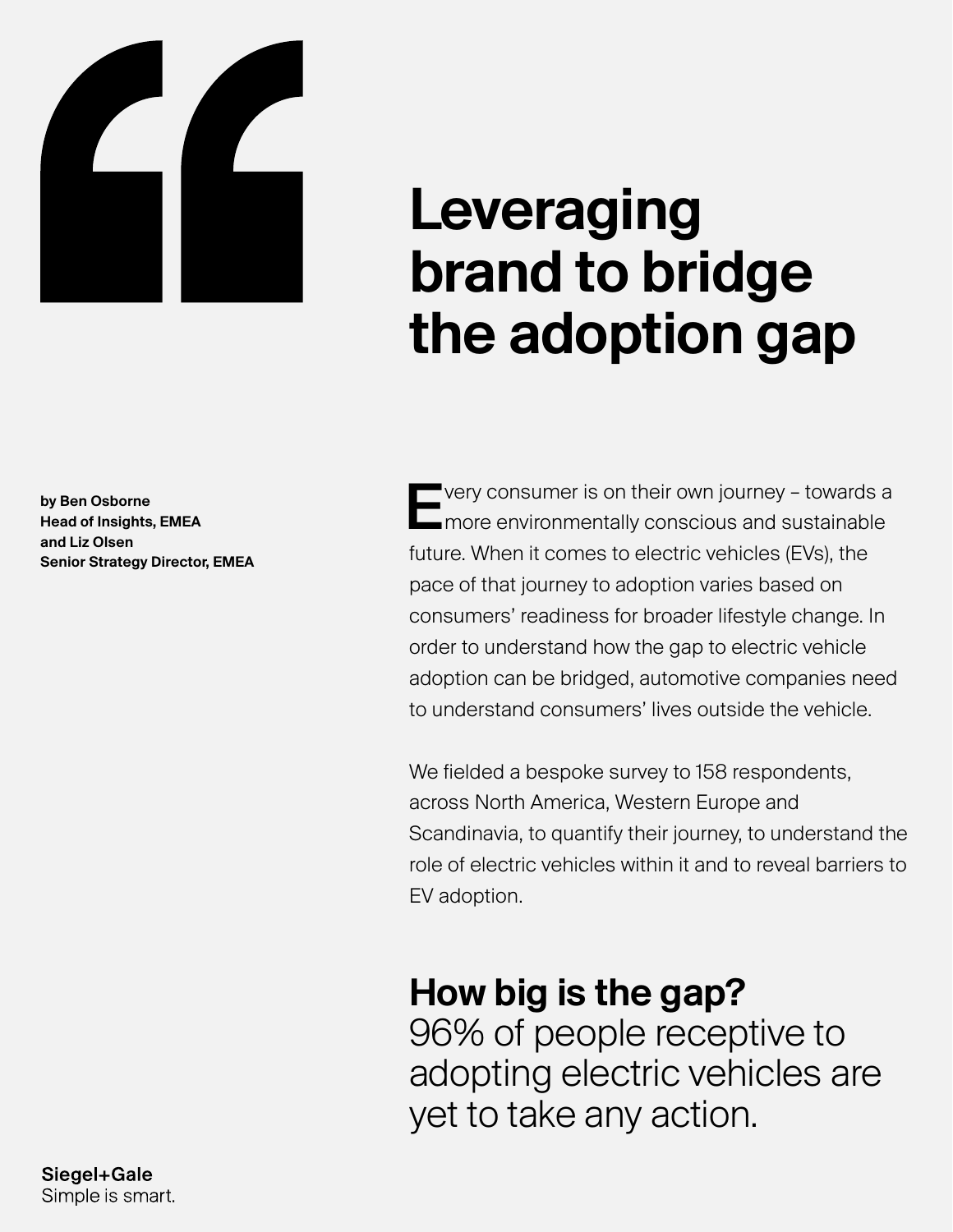Out of a list of 16 lifestyle changes, recycling, using less plastics and turning to re-usable products are the behaviours most people have adopted to protect the environment. At the time of the survey, a significant proportion of people were willing to work from home to make a difference, but had not adopted the behaviour before Covid-19. Yet moving to Electric Vehicles was the shift the fewest number of people had made, where only 4% of those willing to do so had acted.



Siegel+Gale Simple is smart.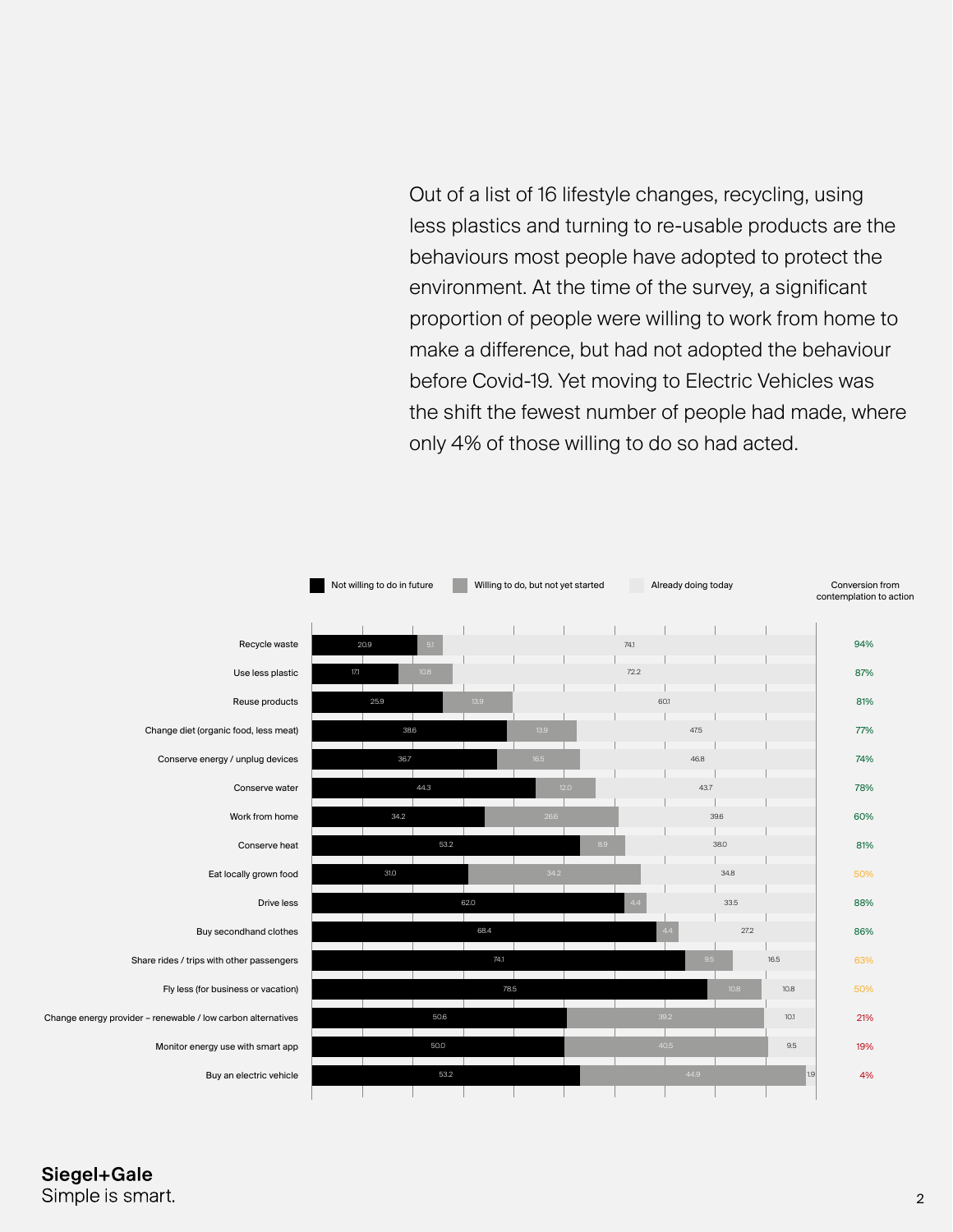#### Freedom of movement that is personal to me.

When we explicitly asked consumers to tell us in their own words what 'mobility' meant to them, they focused on freedom of movement, flexibility and being unrestricted. The current barriers to buying an EV today are often rooted in the limitations consumers expect from the experience – they associate electric vehicles with poor charging infrastructure, low range and unproven technology. In addition to this, the price point discourages trial for many.



*Themes associated with 'Mobility'*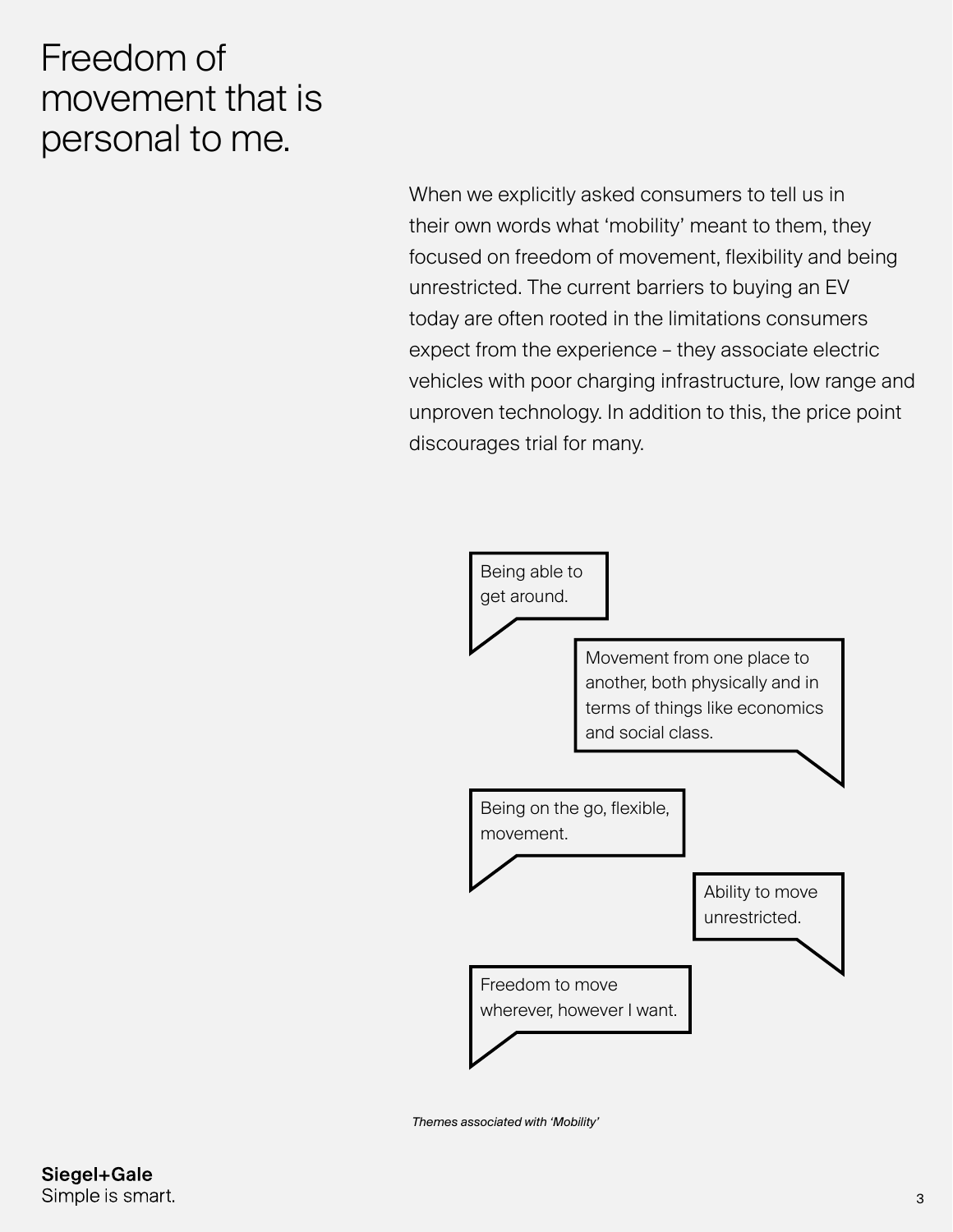In order to truly understand the adoption gap we started by comparing the goal of achieving mobility without fossil fuels or environmental impact to the broader goal of having a complete lifestyle without fossil fuels or environmental impact.

We found that the mobility goal was deemed even more important than the complete lifestyle goal, whilst also slightly less difficult to achieve.



Siegel+Gale Simple is smart.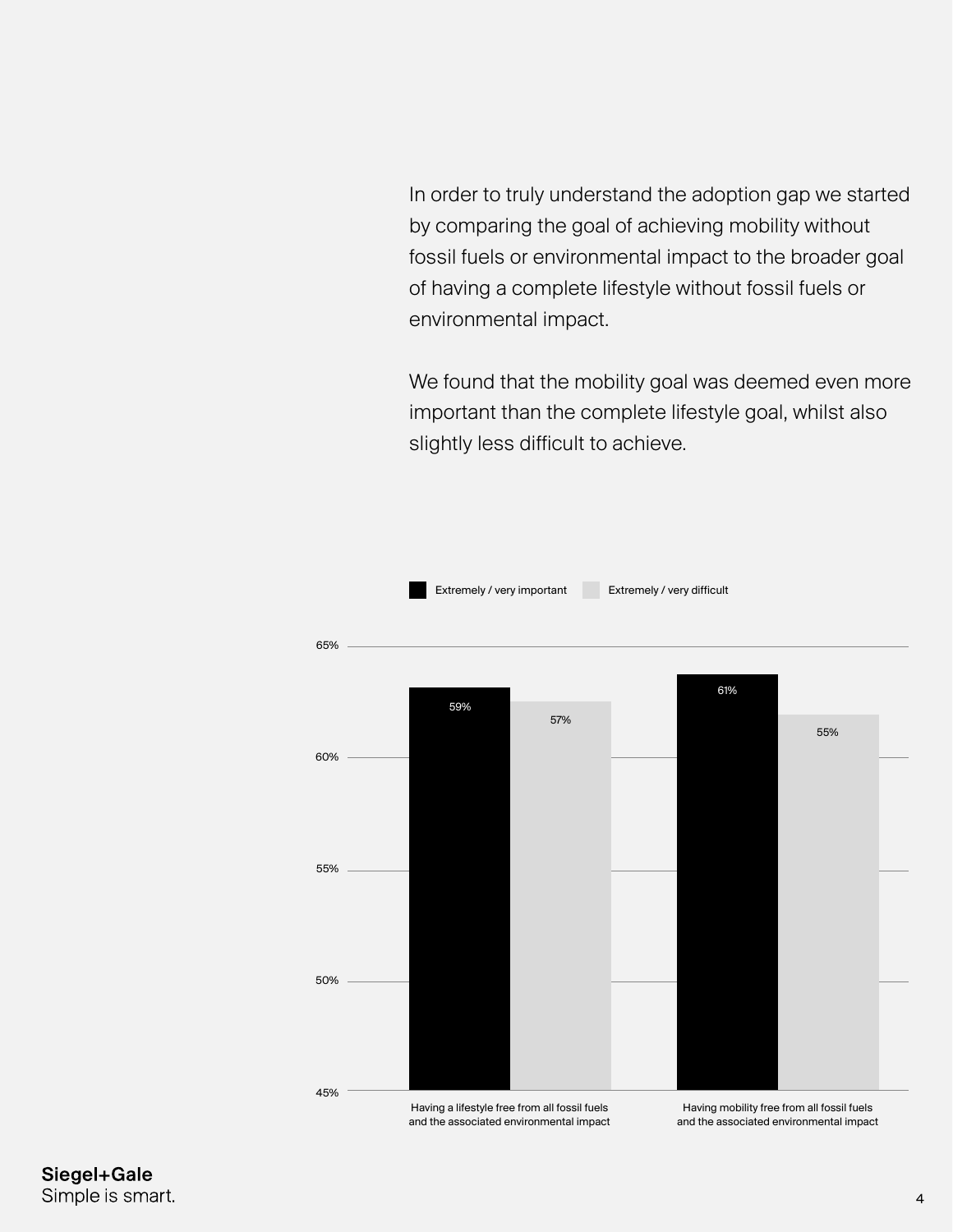#### 61% feel it's important to adopt EVs – but are still unlikely to buy one as their next car.

The interplay between the perceived importance of making the change and the perceived difficulty of doing so dramatically impacts a consumer's opinion of when an EV would become a viable option for them. Those thinking adoption of EVs is important but difficult are expecting to postpone the decision 15 years, but even those who think it is important and easy expect to wait another 8 years. This would suggest that even those warmest to adopting EVs are going to buy at least one other vehicle before making the change.

Automotive brands must do more to support consumers in turning intentions into reality and acting more quickly.

|                                     | 35%                                                            | 26%                                                          |
|-------------------------------------|----------------------------------------------------------------|--------------------------------------------------------------|
|                                     | Very important<br>Very difficult<br><b>Achievable in 15yrs</b> | Very important<br>Not difficult<br><b>Achievable in 8yrs</b> |
|                                     |                                                                |                                                              |
|                                     | 20%                                                            | 19%                                                          |
| and associated environmental impact | Not important                                                  | Not important                                                |

Importance of having mobility free from fossil fuels

Importance of having mobility free from fossil fuels

Difficulty of achieving mobility free from fossil fuels and associated environmental impa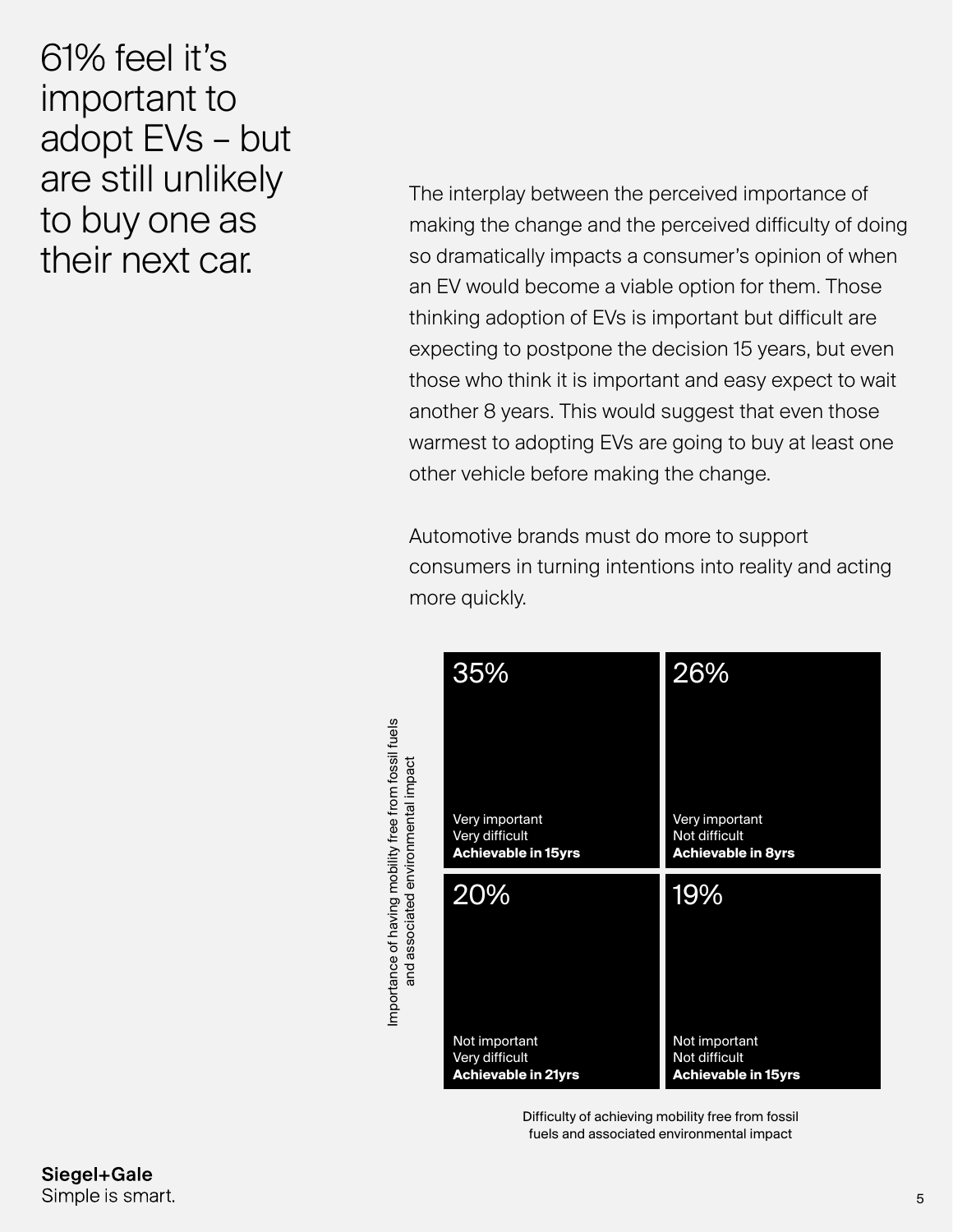To achieve this, automotive and mobility brands need to focus on their role beyond the car – beyond the product. In a landscape where sustainability is quickly becoming table stakes and every automotive player and energy firm is tripping over themselves to move into EV, there is a need to step back and figure out what your role truly is.

At Siegel+Gale, we believe that for brands to make a real impact with audiences and ensure relevance today and tomorrow, they must act with simplicity, authenticity and purpose. By focusing on the ecosystem that goes beyond the vehicle, brands have an opportunity to act with purpose across the entire customer journey – a journey that most of the time, does not involve a car.

### Develop and deliver purpose 1 Develop and deliver purpose<br>1 to stand out from the crowd

The themes of sustainability, connectivity,<br>
electrification and putting the customer first are table stakes for the future.

Tesla has long been a 'purposeful pioneer' in EV, with a purpose elevated out of automotive/mobility to a broader role in the transition to sustainable energy. The brand's accompanying promise of 'an electric car without compromises' creates a concrete, usercentric goal. The company's credible actions toward its purpose are its differentiator, with serious and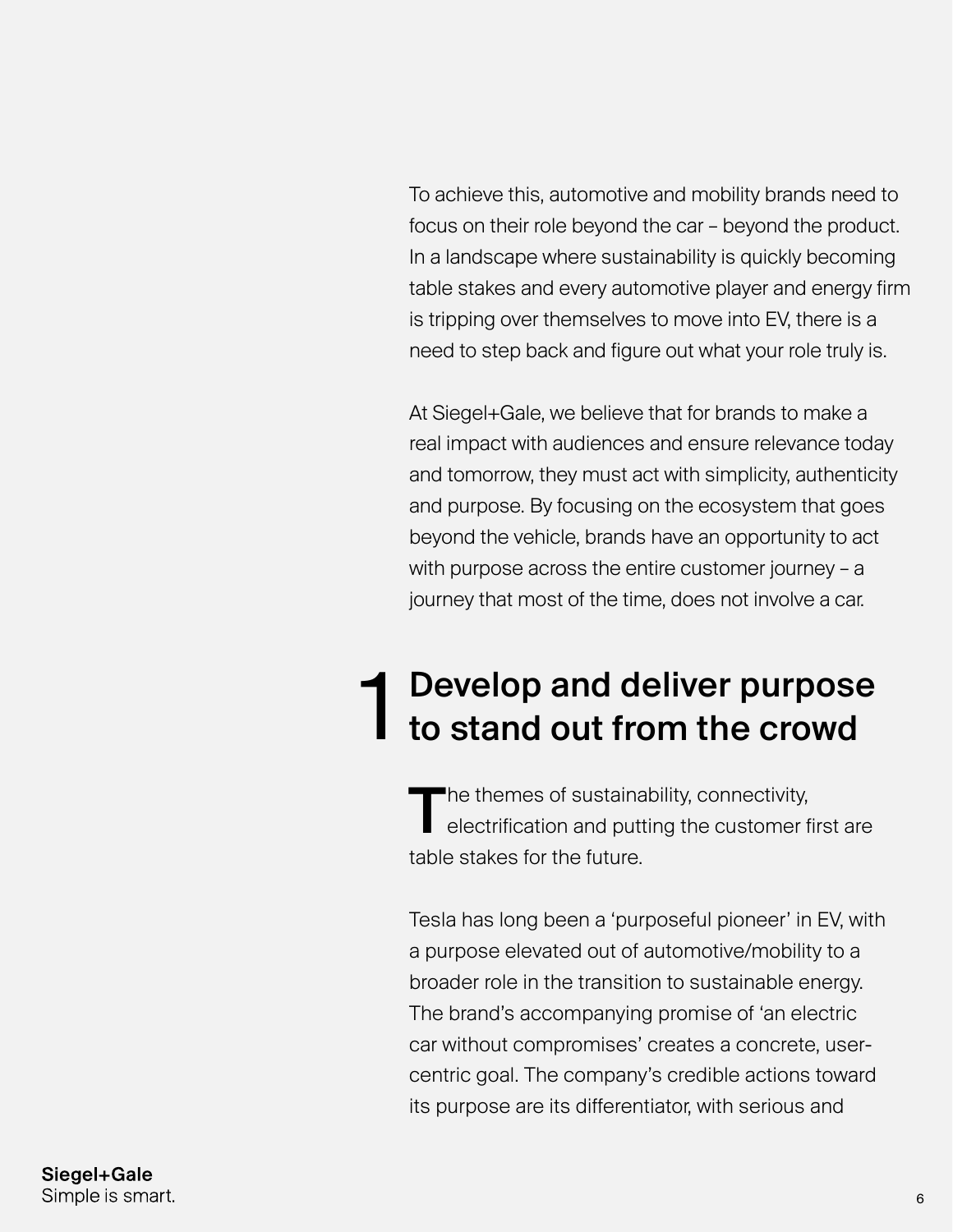ongoing investment in adjacent clean energy products, alongside new EV models that continue to best the ones that came before.

As the most valuable car brand in the world, Mercedes has a huge incentive to use its brand purpose to continue to stand out in a crowded field. 'First move the world,' while focusing heavily on the development of sustainable mobility, brings a dynamic boldness and emotional resonance that gives Mercedes a broad remit for innovation and change. Underlying brand principles ("An inner unrest for what's next", "A star built on trust", "A bond that unites", "A beauty that moves us") further cement the brand's emotional connection to consumers, creating a departure from the usual purpose narrative of top auto manufacturers today.

Where to start:

- Work on your narrative: If your purpose is not yet rising above the 'table stakes factors,' bring people together to think about how to evolve. How might you expand on the current purpose? This might mean answering questions like, what are the emotional, lifestyle-led benefits that you can credibly aim to deliver to customers and consumers?
- Bring an action lens: Develop purpose from the getgo with a mind to the actions you'll take to deliver it. Create a long list of ways to deliver, then crystallise your plan around those initiatives with the greatest impact, whether on a micro or macro scale.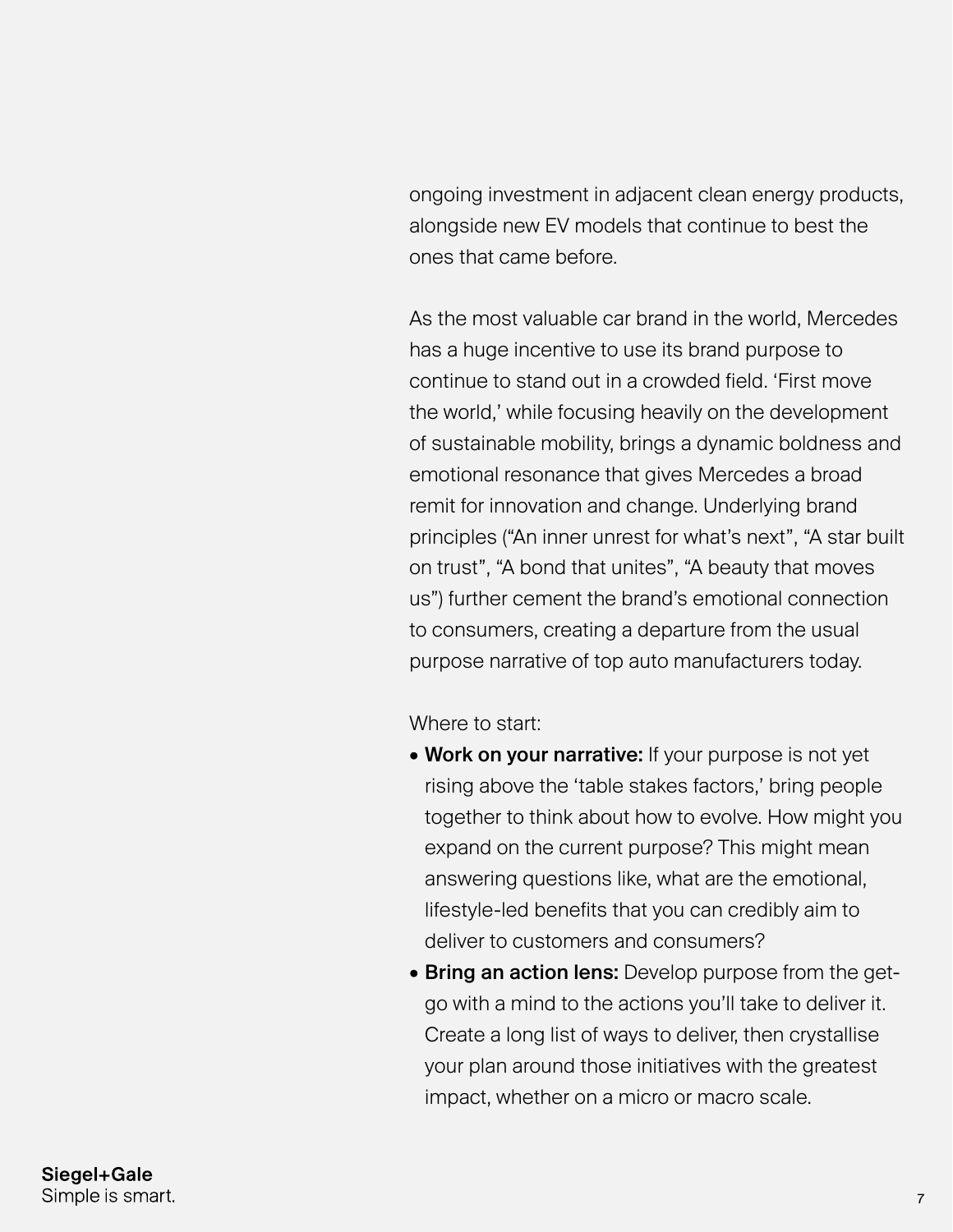### Look beyond the engine 2 Look beyond the eng<br>
2 to drive EV adoption

**B** arriers for consumers are high. Of those intending to buy an EV, fewer than 1-in-20 have acted on this intention, and more than half have no intention at this time. Brands must go beyond core product features to accelerate adoption.

Tech-driven US automaker Rivian is currently developing 'electric adventure vehicles,' including a muchanticipated electric pick-up truck for release in 2021. The company has recently made waves for a suite of additional services to entice new vehicle owners from day one of product launch, including its own insurance policies (like Tesla) and collision repair services.

Chinese EV maker NIO has an aspiration to 'shape a joyful lifestyle for our users.' While vehicles remain the core component shaping that joy, the brand has expanded significantly around the EV experience. This includes offers from NIO Life (apparel), NIO House (on-site clubhouse experiences in Beijing, Shanghai and Shenzhen), and NIO Power (mobile charging, valet charging, and battery swap services).

China is now the world's largest supplier of electric vehicles, with dynamic brands like NIO signifying further disruption to the industry is on the way.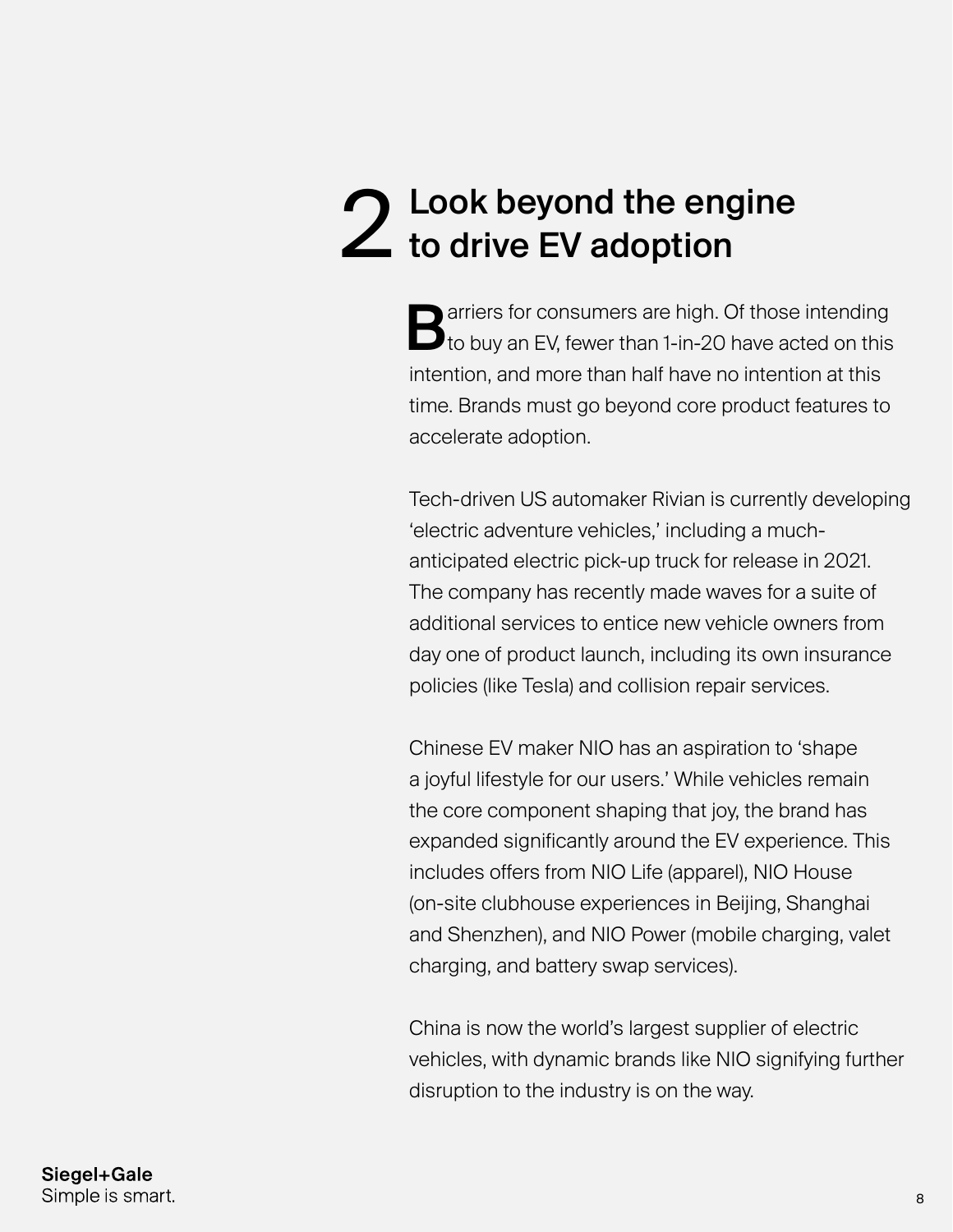Where to start:

**• Get closer to your EV target consumer:** Invest in customer intelligence to understand how to be useful to potential new users. 'Looking beyond the engine' can mean near-in product and technology add-ons as well as broader experience plays that accelerate the transition by making EVs more compelling for consumers. Dream up and build out these other relevant offers around the core product, driving from your strategic purpose.

#### Consider new business models in light of the place of EV in the larger ecosystem 3

**Electric vehicles play a key role in a new mobility** ecosystem that is integrated, sustainable and data-enabled.

Some companies have responded to changing mobility behaviours with 'further out' expansion of their business models.

Many large auto manufacturers have made recent strategic acquisitions. These include investments like Volkswagen's MOIA van-share app, Daimler's stake in peer-to-peer carsharing company Turo and Toyota's Hui app-based subscription service. Recognising the significant stretch these moves represent, brands often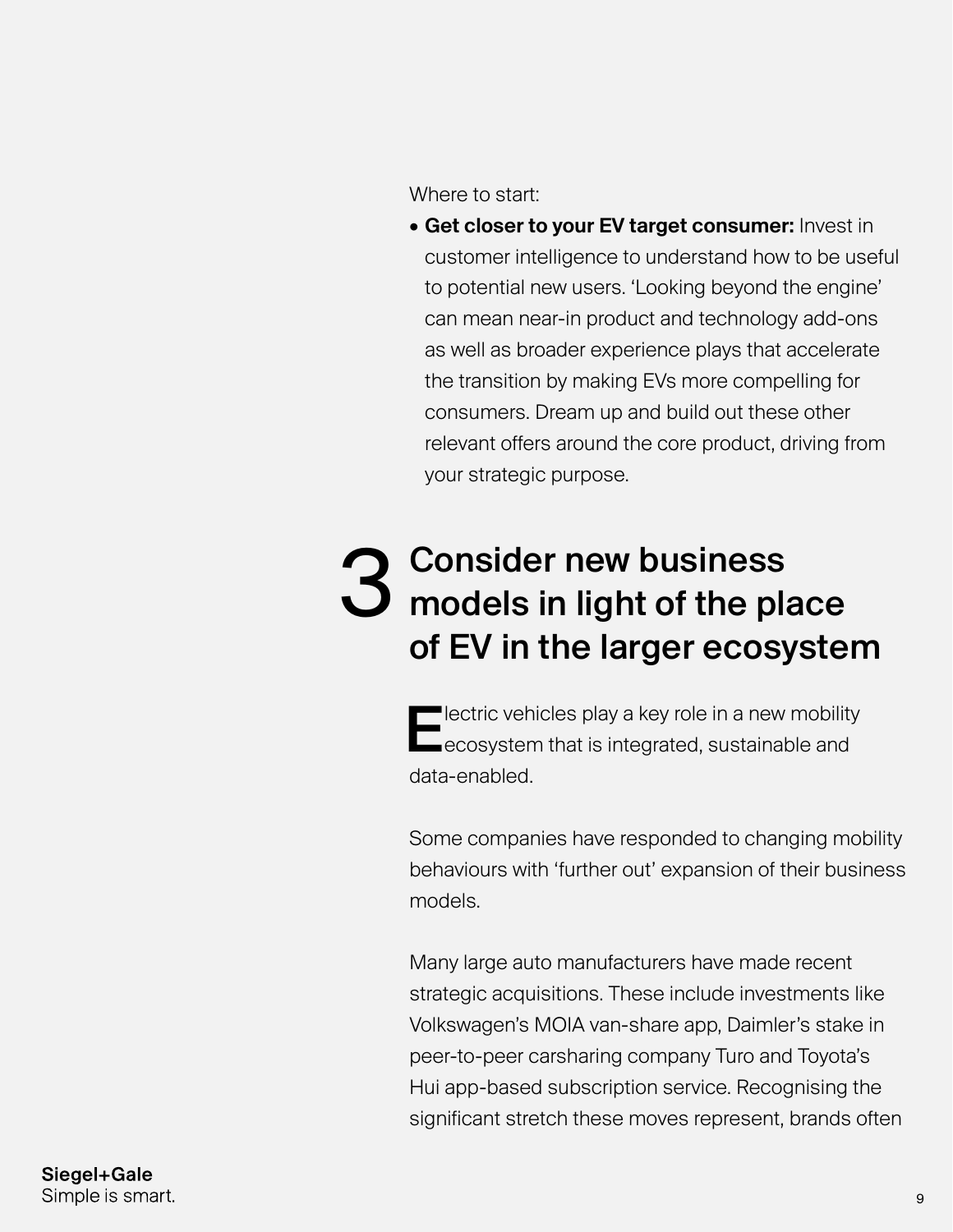

stand alone from the parent, with Toyota's endorsement of Hui proving a notable exception.

Chinese start-up manufacturer Aiways (which stands for 'AI is on the way') makes a partnership approach part of its core philosophy, seeking to benefit from pre-existing expertise and co-operate extensively, particularly on autonomous mobility. When it can truly offer something new as a sole maker, the company develops it – for example its charging robot known as CARL was recently awarded several Asian and European patents. CARL will be fully autonomous and summoned via an app, navigating wherever charging is needed by GPS.

Alongside its differentiated purpose statement, Mercedes stands out again for realigning its business and brands to a wider ecosystem view, creating the EQ brand for its electric mobility business. Meanwhile, parent company Daimler has partnered with the BMW Group to develop autonomous vehicles.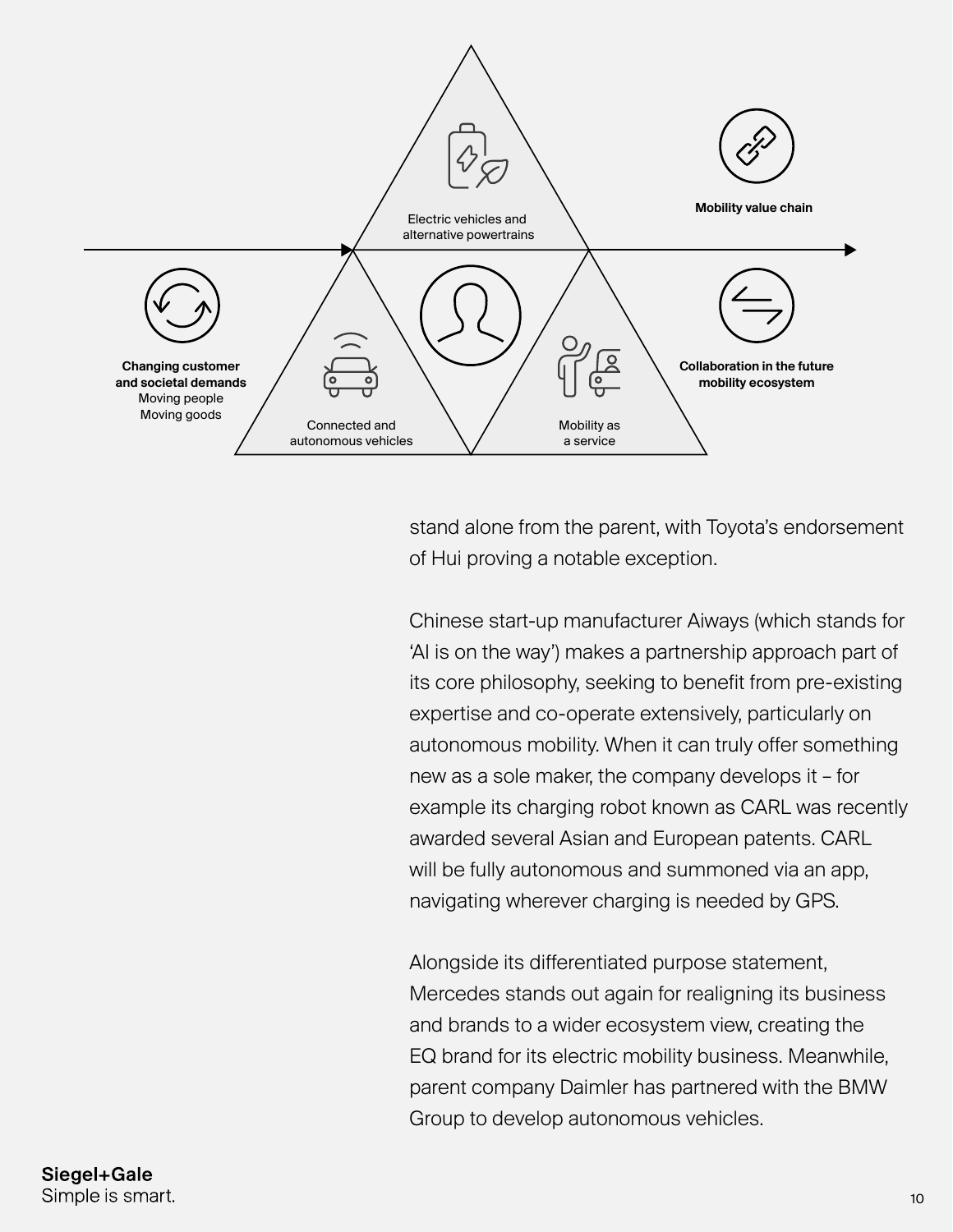Where to start:

• Consider the diverse 'build, buy or partner' strategies at your disposal to explore further out parts of the mobility space: Think about how you might want to integrate something new that's potentially further out from your business. Brand can be used to support business strategy in a variety of ways, from keeping your core product intentionally separate, to integrating and extending the experience you offer to your target audience via endorsements and co-branding.

### Summing it up

In an emerging mobility landscape, consumers are on a journey to greater adoption of electric vehicles. The current barrier is high, but the importance of sustainable, 'clean' mobility is widely acknowledged.

On a strategic level, purpose can help you to stand out, creating a higher-level reason-to-be and connecting to consumers about lifestyle or emotional benefits. An expanded offer around your core EV product helps to extend and enrich the story you can tell, from tech functionality to service-level brand extensions. Diverse strategies can support exploration into novel business models, opening a world of options for capturing opportunity in the new mobility landscape.

Automotive brands can do more to turn intention into action, and brand can be powerful leverage.